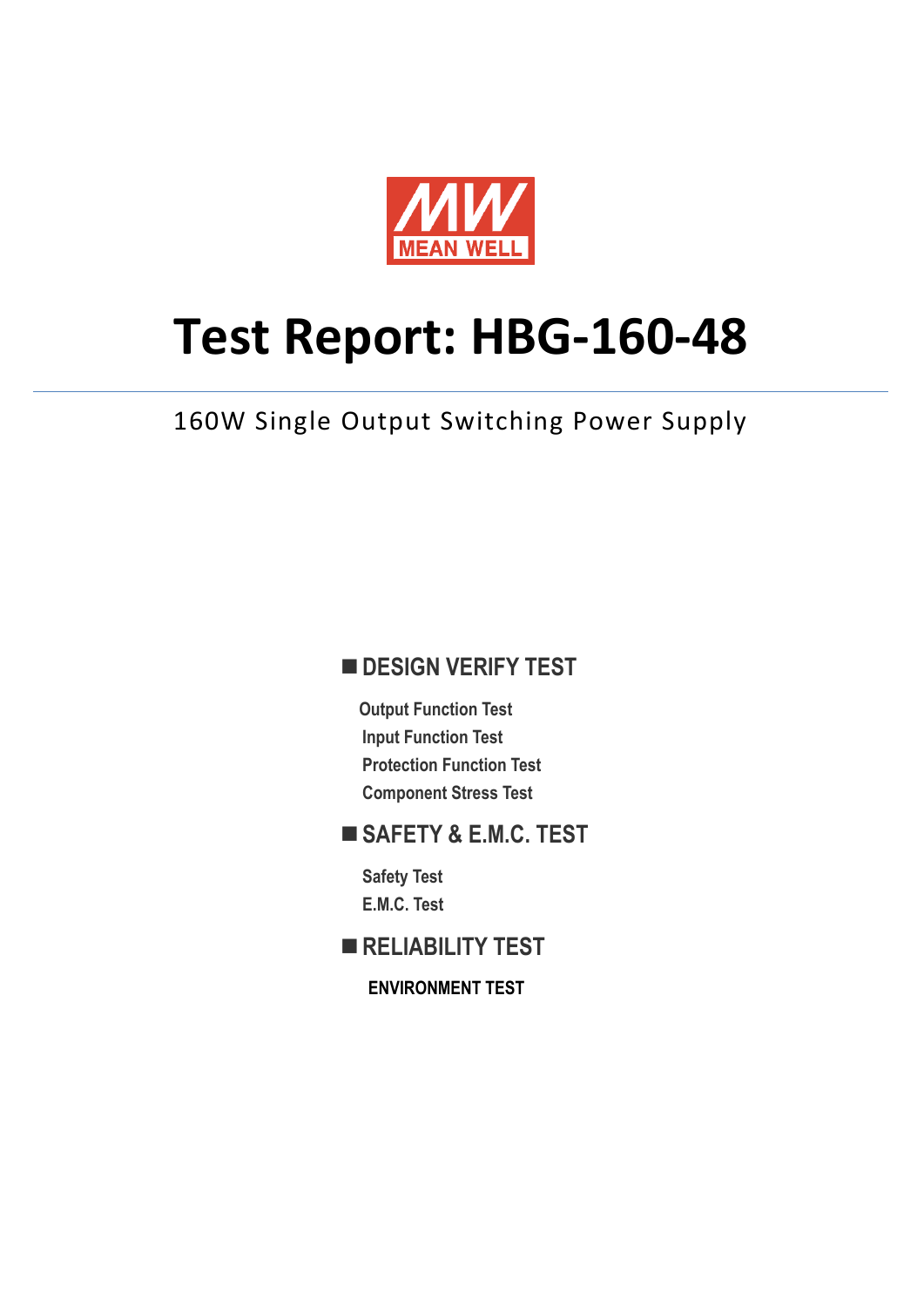

# **DESIGN VERIFY TEST**

#### **OUTPUT FUNCTION TEST**

| <b>NO</b>      | <b>TEST ITEM</b>                            | <b>SPECIFICATION</b>                                     | <b>TEST CONDITION</b>                                                                                                       | <b>RESULT</b>                                                     | <b>VERDICT</b> |
|----------------|---------------------------------------------|----------------------------------------------------------|-----------------------------------------------------------------------------------------------------------------------------|-------------------------------------------------------------------|----------------|
| $\mathbf{1}$   | RIPPLE & NOISE                              | V1:300<br>mVp-p (Max)                                    | I/P: 230VAC<br>O/P: FULL LOAD<br>Ta: $25^{\circ}$ C                                                                         | V1:<br>45<br>mVp-p (Max)                                          | P              |
| $\overline{2}$ | CONSTANT<br><b>CURRENT</b><br><b>REGION</b> | CH1: 28.8 V ~ 48 V                                       | I/P: 230VAC<br>O/P: CV MODE<br>Ta: $25^{\circ}$ C                                                                           | 28.8V :<br>$O/P=$<br>3.312<br>A<br>48 V:<br>$O/P=$<br>3.340<br>Α  | P              |
| 3              | <b>CURRENT ADJUST</b><br><b>RANGE</b>       | CH1: 1.98 A ~ 3.3 A                                      | $I/P$ : 230VAC<br>I/P: 115VAC<br>O/P: CV MODE<br>Ta: $25^{\circ}$ C                                                         | 1.603 A $\sim$<br>3.437 A /230VAC<br>1.600 A ~<br>3.407 A /115VAC | P              |
| 4              | OUTPUT VOLTAGE<br>TOLERANCE                 | $V1: 2\%~ -2\%$ (Max)                                    | I/P: 100 VAC / 305 VAC<br>O/P : FULL/ MIN LOAD<br>Ta: $25^{\circ}$ C                                                        | $V1$ :<br>$\%$ ~<br>0.702<br>$-0.064$<br>$\%$                     | P              |
| 5              | <b>LINE REGULATION</b>                      | $V1: 0.5\%~ 0.5\%$ (Max)                                 | $I/P$ : 100 VAC ~ 305 VAC<br>O/P: FULL LOAD<br>Ta: $25^{\circ}$ C                                                           | $V1$ :<br>$\mathbf{0}$<br>$\%$ ~<br>$\mathbf{0}$<br>$\%$          | ${\sf P}$      |
| 6              | <b>LOAD REGULATION</b>                      | $V1: 1\%~ - 1\%$ (Max)                                   | I/P: 230 VAC<br>O/P: FULL ~MIN LOAD<br>Ta: $25^{\circ}$ C                                                                   | V1:<br>$\%$ $\sim$<br>$-0.064$<br>$\%$<br>0.077                   | P              |
| $\overline{7}$ | SET UP TIME                                 | 230VAC:<br>500<br>ms (Max)<br>115VAC:<br>2500<br>ms(Max) | I/P: 230 VAC<br>I/P: 115 VAC<br>O/P: FULL LOAD<br>Ta: $25^{\circ}$ C                                                        | 230VAC/<br>229.848<br>ms<br>115VAC/<br>420.686<br>ms              | P              |
| 8              | <b>RISE TIME</b>                            | 230VAC:<br>200<br>ms (Max)<br>115VAC:<br>200<br>ms (Max) | I/P: 230 VAC<br>I/P: 115 VAC<br>O/P: FULL LOAD<br>Ta: $25^{\circ}$ C                                                        | 230VAC/<br>36.74<br>ms<br>115VAC/<br>36.86<br>ms                  | P              |
| 9              | HOLD UP TIME                                | 230VAC:<br>12<br>ms (TYP)<br>115VAC:<br>ms (TYP)<br>12   | I/P: 230 VAC<br>I/P: 115 VAC<br>O/P: FULL LOAD<br>Ta: $25^{\circ}$ C                                                        | 230VAC/<br>20.66<br>ms<br>115VAC/<br>20.78<br>ms                  | P              |
| 10             | OVER/UNDERSHOOT<br><b>TEST</b>              | $< +5\%$                                                 | I/P: 230 VAC<br>O/P: FULL LOAD<br>Ta: $25^{\circ}$ C                                                                        | TEST:<br>$< 5$<br>$\%$                                            | P              |
| 11             | DYNAMIC LOAD                                | $V1$ :<br>4800<br>mVp-p                                  | I/P: 230 VAC<br>(1).O/P: FULL /Min LOAD 90%DUTY/<br>1KHZ<br>(2).O/P: FULL /Min LOAD 50%DUTY/<br>120HZ<br>Ta: $25^{\circ}$ C | 376<br>mVp-p<br>(1)<br>1820<br>mVp-p<br>(2)                       | P              |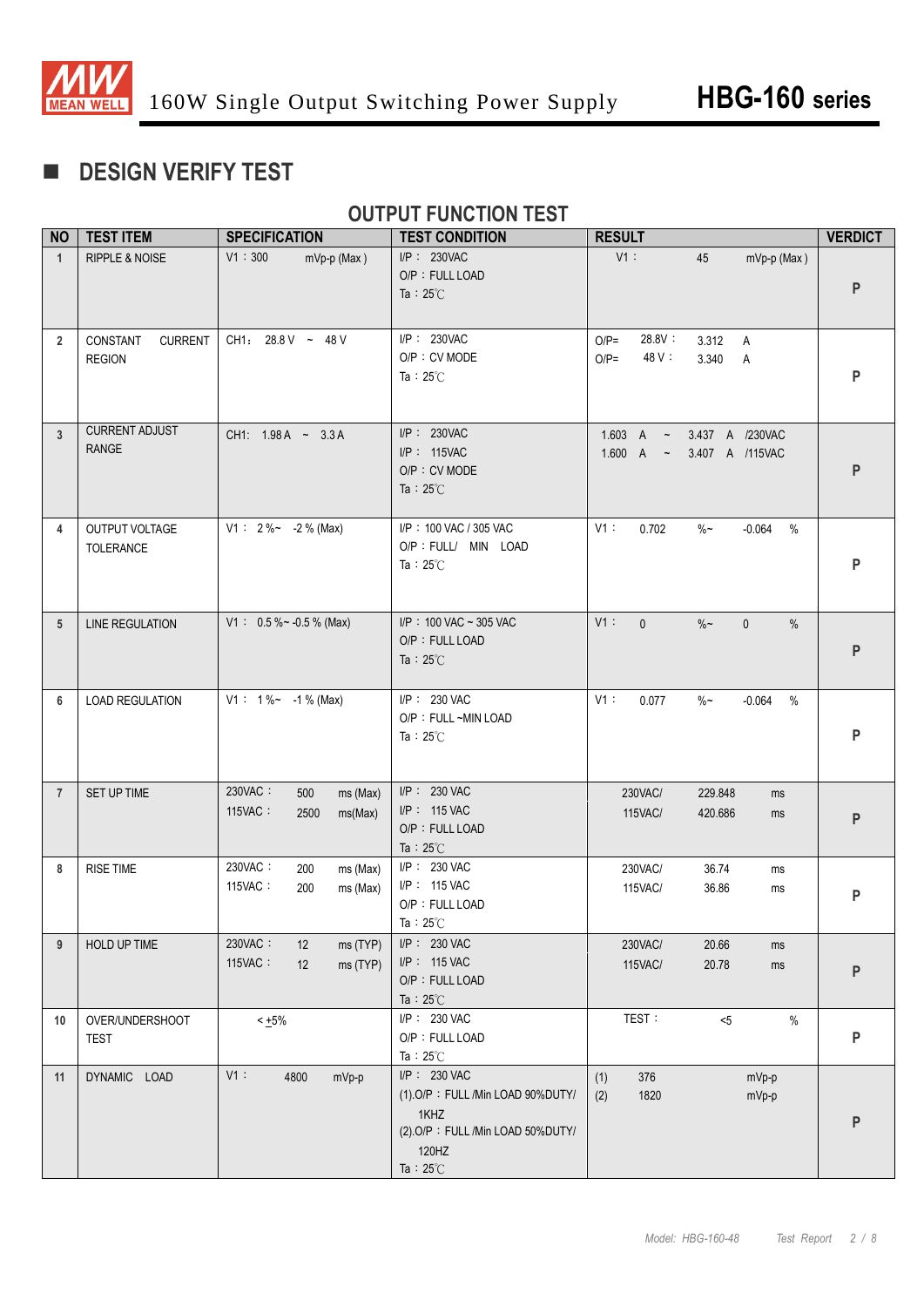

|              | between $ADJ1(+)$ and $ADJ2(-)$ .                                      |                  |                          |                 |                |               |               |                 |                |               |                                    |
|--------------|------------------------------------------------------------------------|------------------|--------------------------|-----------------|----------------|---------------|---------------|-----------------|----------------|---------------|------------------------------------|
|              | *Reference resistance value for output current adjustment (Typical)    |                  |                          |                 |                |               |               |                 |                |               |                                    |
|              | Resistance<br>value                                                    | 10K              | $20\mathrm{K}$           | $30\mathrm{K}$  | $40\mathrm{K}$ | $50K$         | 60K           | <b>70K</b>      | $80\mathrm{K}$ | <b>90K</b>    | 100K                               |
|              | Output<br>current                                                      | 10%              | 20%                      | 30%             | 40%            | 50%           | 60%           | 70%             | 80%            | 90%           | 100%                               |
|              | $*1 \sim 10V$ dimming function for output current adjustment (Typical) |                  |                          |                 |                |               |               |                 |                |               |                                    |
|              | Dimming                                                                |                  |                          |                 |                |               |               |                 |                |               |                                    |
|              | value                                                                  | 1V               | 2V                       | 3V              | 4V             | 5V            | 6V            | 7V              | 8V             | 9V            | 10V                                |
|              | Output<br>current                                                      | 10%              | 20%                      | 30%             | 40%            | 50%           | 60%           | 70%             | 80%            | 90%           | 100%                               |
|              | *10V PWM signal for output current adjustment (Typical)                |                  |                          |                 |                |               |               |                 |                |               |                                    |
|              | Duty value                                                             | 10%              | 20%                      | 30%             | $40%$          | 50%           | 60%           | 70%             | 80%            | 90%           | 100%                               |
|              | Output<br>current                                                      | 10%              | 20%                      | 30%             | 40%            | 50%           | 60%           | 70%             | 80%            | 90%           | 100%                               |
|              | TEST RESULT: $I/P$ : 230 VAC ;Ta : 25°C<br>Resistance                  |                  |                          |                 |                |               |               |                 |                |               |                                    |
| $\mathbf{1}$ | value<br>Output                                                        | 10K              | $20\mathrm{K}$<br>0.737A | $30K$<br>1.053A | 40K<br>1.375A  | 50K<br>1.692A | 60K<br>2.011A | $70K$<br>2.330A | 80K<br>2.649A  | 90K<br>2.969A |                                    |
|              | current<br>$\%$                                                        | 0.408A<br>12.36% | 22.33%                   | 31.91%          | 41.67%         | 51.27%        | 60.94%        | 70.61%          | 80.27%         | 89.97%        |                                    |
|              | Dimming<br>value                                                       | 1V               | 2V                       | 3V              | 4V             | 5V            | 6V            | 7V              | <b>8V</b>      | 9V            | 100K<br>3.289A<br>99.67%<br>10V    |
| $2^{1}$      | Output<br>current                                                      | 0.393A           | 0.708A                   | 1.021A          | 1.332A         | 1.638A        | 1.950A        | 2.257A          | 2.567A         | 2.877A        |                                    |
|              | $\%$                                                                   | 11.91%           | 21.45%                   | 30.94%          | 40.36%         | 49.64%        | 59.09%        | 68.39%          | 77.79%         | 87.18%        |                                    |
|              | Duty value                                                             | 10%              | 20%                      | 30%             | 40%            | 50%           | 60%           | 70%             | 80%            | 90%           |                                    |
| 3            | Output<br>current                                                      | 0.428A           | 0.738A                   | 1.051A          | 1.361A         | 1.668A        | 1.974A        | 2.281A          | 2.591A         | 2.898A        | 3.241A<br>98.21%<br>100%<br>3.255A |

**P**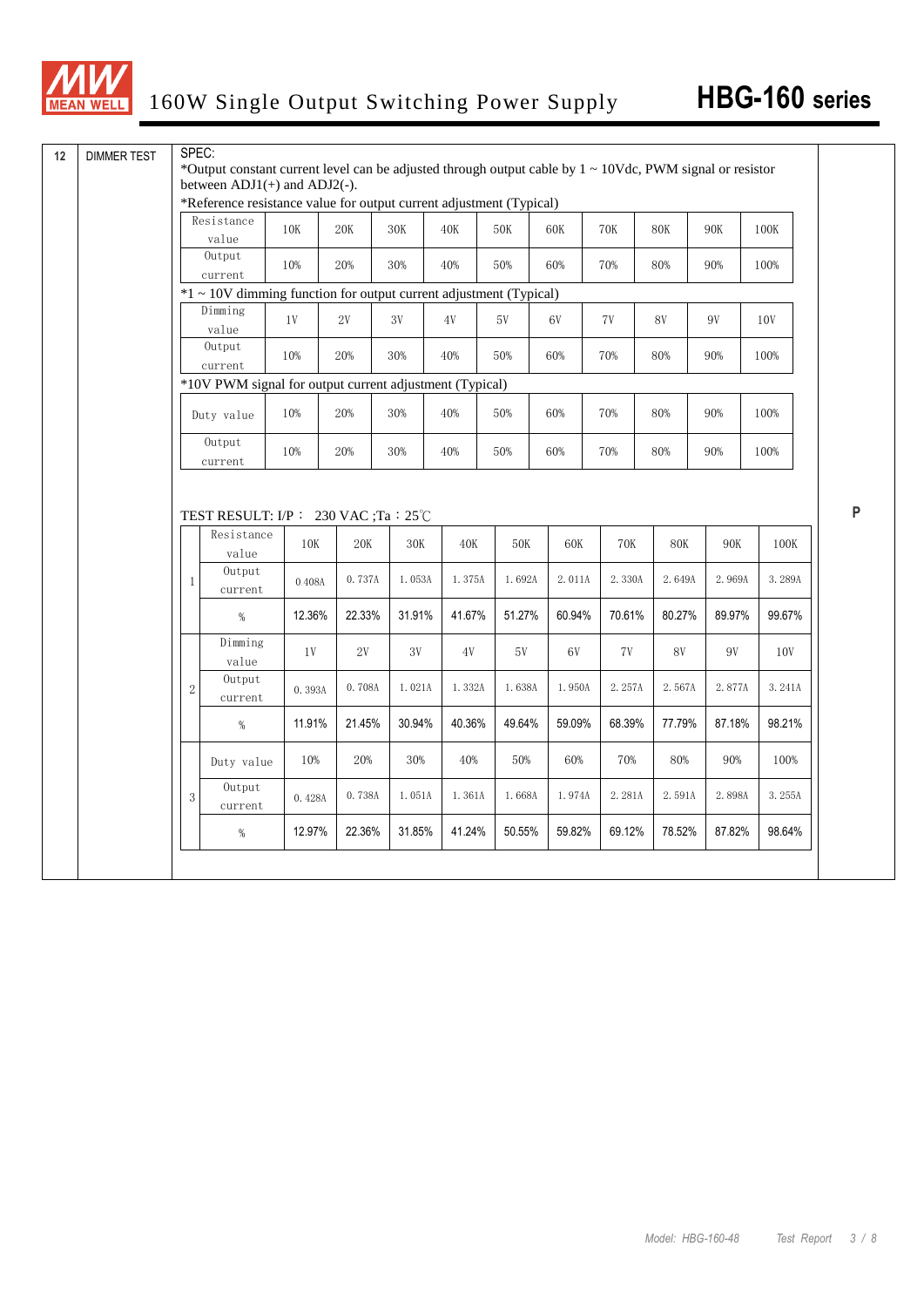

#### **INPUT FUNCTION TEST**

| <b>NO</b>      | <b>TEST ITEM</b>                       | <b>SPECIFICATION</b>                                                           | <b>TEST CONDITION</b>                                                                                                                                                                         | <b>RESULT</b>                                                                             | <b>VERDICT</b> |
|----------------|----------------------------------------|--------------------------------------------------------------------------------|-----------------------------------------------------------------------------------------------------------------------------------------------------------------------------------------------|-------------------------------------------------------------------------------------------|----------------|
| $\mathbf{1}$   | <b>INPUT VOLTAGE RANGE</b>             | 100VAC~305 VAC                                                                 | I/P: TESTING<br>O/P: FULL LOAD<br>Ta : $25^{\circ}$ C<br>$I/P$ :<br>LOW-LINE-3V=97 V<br>HIGH-LINE=305 V<br>O/P: FULL/MIN LOAD<br>ON: 30 Sec. OFF: 30 Sec 10MIN<br>(AC POWER ON/OFF NO DAMAGE) | 87 V~305V<br>TEST: OK                                                                     | P              |
| $\overline{2}$ | <b>INPUT FREQUENCY</b><br><b>RANGE</b> | 47HZ ~63 HZ<br>NO DAMAGE OSC                                                   | $I/P$ : 100 VAC ~ 305 VAC<br>O/P: FULL~MIN LOAD<br>Ta: $25^{\circ}$ C                                                                                                                         | TEST: OK                                                                                  | P              |
| 3              | POWER FACTOR                           | 0.95 / 230 VAC(TYP)<br>0.98<br>/ 115 VAC(TYP)<br>0.92<br>/ 277 VAC(TYP)        | $I/P$ : 230 VAC<br>I/P: 115 VAC<br>I/P: 277 VAC<br>O/P: FULL LOAD<br>Ta: $25^{\circ}$ C                                                                                                       | $PF =$<br>0.971<br>/ 100%<br>$PF =$<br>0.996<br>/ 100%<br>$PF =$<br>0.948<br>/ 100%       | P              |
| 4              | <b>EFFICIENCY</b>                      | 93 % (TYP)                                                                     | I/P: 230 VAC<br>O/P: FULL LOAD<br>Ta: $25^{\circ}$ C                                                                                                                                          | 93.23<br>$\%$                                                                             | P              |
| 5              | <b>INPUT CURRENT</b>                   | 230V/<br>0.78<br>A(TYP)<br>115V/<br>1.70<br>A(TYP)<br>277V/<br>A (TYP)<br>0.70 | I/P: 230 VAC<br>I/P: 115 VAC<br>I/P: 277 VAC<br>O/P: FULL LOAD<br>Ta: $25^{\circ}$ C                                                                                                          | $I = 0.759$<br>A/230 VAC<br>1.502<br>A/ 115 VAC<br>$\vert$ =<br>0.640<br>A/277 VAC<br>$=$ | P              |
| 6              | <b>INRUSH CURRENT</b>                  | 230V/<br>65<br>A (TYP)<br><b>COLD START</b>                                    | I/P: 230 VAC<br>O/P: FULL LOAD<br>Ta: $25^{\circ}$ C                                                                                                                                          | $I = 58.73$<br>A/230 VAC                                                                  | P              |
| $\overline{7}$ | LEAKAGE CURRENT                        | mA/277 VAC<br>$\overline{\phantom{0}}$<br>0.75                                 | $I/P$ : 277 VAC<br>O/P: Min LOAD<br>Ta: $25^{\circ}$ C                                                                                                                                        | L-CASE:<br>0.3481<br>mA<br>N-CASE:<br>0.3300<br>mA                                        | P              |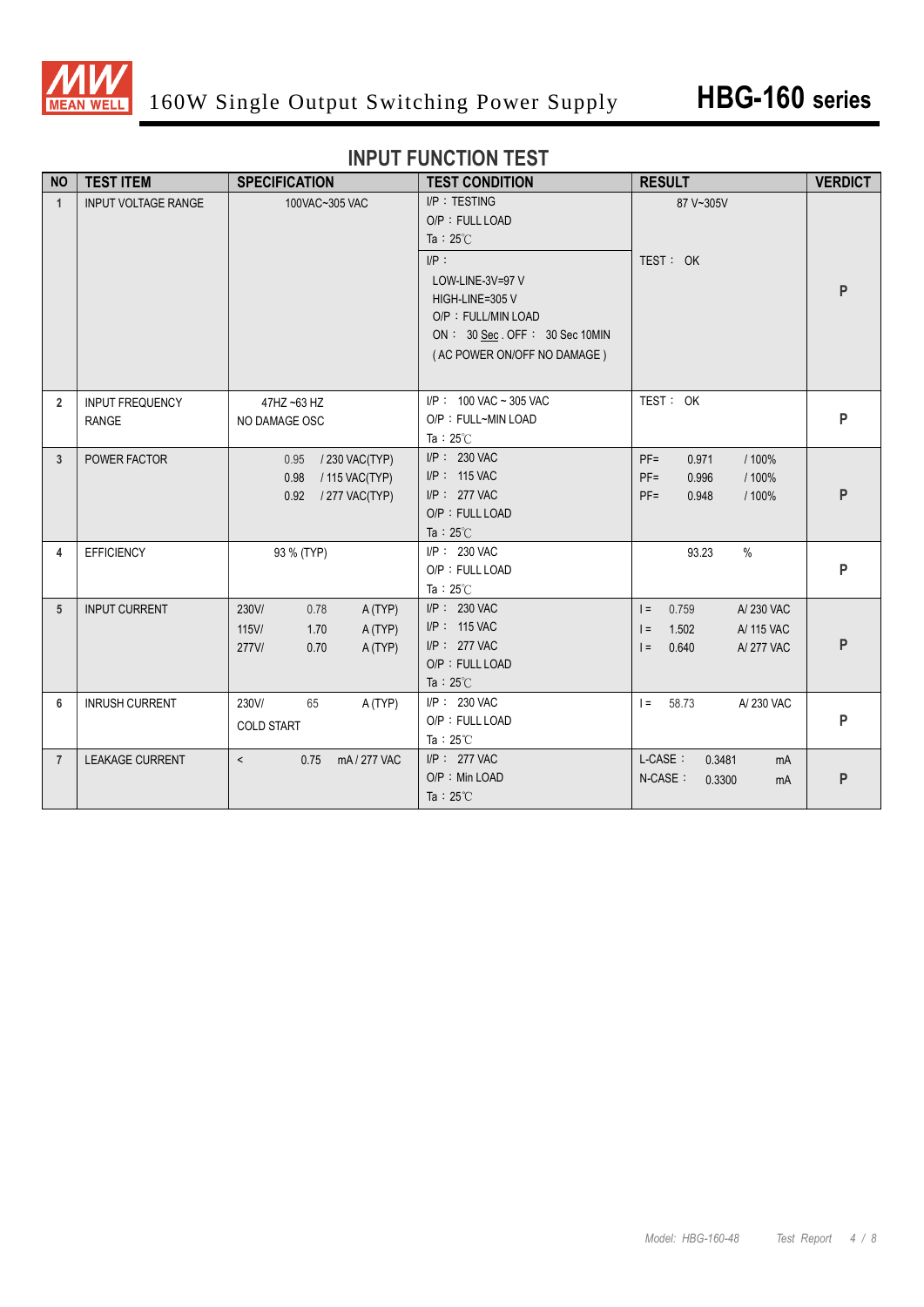

#### **PROTECTION FUNCTION TEST**

| <b>NO</b>      | <b>TEST ITEM</b>            | <b>SPECIFICATION</b>                                          | <b>TEST CONDITION</b>                                                     | <b>RESULT</b>                                                                                                                      | <b>VERDICT</b> |
|----------------|-----------------------------|---------------------------------------------------------------|---------------------------------------------------------------------------|------------------------------------------------------------------------------------------------------------------------------------|----------------|
| $\mathbf{1}$   | OVER LOAD PROTECTION        | $95 \%$ ~ 108 %                                               | $I/P$ : 230 VAC<br>$I/P$ : 115 VAC<br>O/P: TESTING<br>Ta : $25^{\circ}$ C | 101.22 %/230 VAC<br>101.27 %/ 115 VAC<br>Constant current limiting, recovers<br>automatically after fault condition is<br>removed. | P              |
| $\overline{2}$ | OVER VOLTAGE PROTECTION     | $CH1: 54 \text{ V} \sim 62 \text{ V}$                         | I/P: 230 VAC<br>I/P: 115 VAC<br>O/P: MIN LOAD<br>Ta: $25^{\circ}$ C       | 58.0 V/ 230 VAC<br>58.0 V/ 115 VAC<br>Shut down o/p voltage with<br>auto-recovery or, re-power on to<br>recover                    | P              |
| 3              | OVER TEMPERATURE PROTECTION | SPEC :<br>RTH2: $100+10^{\circ}$ C O.T.P.<br><b>NO DAMAGE</b> | $I/P$ : 230 VAC<br>O/P: FULL LOAD                                         | O.T.P. Active<br>Shut down o/p voltage, recovers<br>automatically after temperature<br>goes down                                   | P              |
| 4              | SHORT PROTECTION            | SHORT EVERY OUTPUT<br>1 HOUR NO DAMAGE                        | $I/P$ : 305 VAC<br>O/P: FULL LOAD<br>Ta: $25^{\circ}$ C                   | NO DAMAGE<br>Hiccup<br>mode,<br>recovers<br>automatically after fault condition is<br>removed.                                     | P              |

#### **COMPONENT STRESS TEST**

| <b>NO</b>      | <b>TEST ITEM</b>                  | <b>SPECIFICATION</b>    | <b>TEST CONDITION</b>          | <b>RESULT</b> |      |        | <b>VERDICT</b> |
|----------------|-----------------------------------|-------------------------|--------------------------------|---------------|------|--------|----------------|
| 1              | <b>Power Transistor</b>           | Q6 Rated:               | $I/P$ : High-Line +3V = 308 V  | (1)           | 474  | $\vee$ |                |
|                | (D to S) or (C to E) Peak Voltage | STF13NM60N: 600V/11A    | O/P: (1)Full Load Turn on      | (2)           | 452  | $\vee$ |                |
|                |                                   |                         | (2) Output Short               | (3)           | 454  | $\vee$ | P              |
|                |                                   |                         | (3) Full load continue         |               |      |        |                |
|                |                                   |                         | Ta: $25^{\circ}$ C             |               |      |        |                |
| $\overline{2}$ | Diode Peak Voltage                | D100 Rated:             | $I/P$ : High-Line +3V = 308 V  | (1)           | 108  | $\vee$ |                |
|                |                                   | MBR30B150CTH: 150V/30A  | O/P: (1)Full Load Turn on      | (2)           | 11.0 | V      |                |
|                |                                   |                         | (2) Output Short               | (3)           | 109  | V      | P              |
|                |                                   |                         | (3) Full load continue         |               |      |        |                |
|                |                                   |                         | Ta: $25^{\circ}$ C             |               |      |        |                |
| 3              | Input Capacitor Voltage           | C5 Rated:               | $I/P$ : High-Line +3V = 308 V  | (1)           | 446  | $\vee$ |                |
|                |                                   | 82u/450V 105℃ 18*30 CST | O/P: (1)Full Load Turn on /Off | (2)           | 440  | V      |                |
|                |                                   |                         | (2) Min load Turn on /Off      | (3)           | 444  | $\vee$ |                |
|                |                                   |                         | (3) Full Load / Min load       |               |      |        | P              |
|                |                                   |                         | Change                         |               |      |        |                |
|                |                                   |                         | Ta : $25^{\circ}$ C            |               |      |        |                |
| 4              | Control IC Voltage Test           | $U$ 2 Rated :           | $I/P$ : High-Line +3V = 308 V  | (1)           | 14.1 | V      |                |
|                |                                   | L6599AD: 16V<br>(MAX)   | O/P: (1)Full Load Turn on /Off | (2)           | 13.8 | V      |                |
|                |                                   |                         | (2) Min load Turn on /Off      | (3)           | 14.0 | V      |                |
|                |                                   |                         | (3) Full Load /Min load        |               |      |        | P              |
|                |                                   |                         | Change                         |               |      |        |                |
|                |                                   |                         | Ta: $25^{\circ}$ C             |               |      |        |                |
| 5              | <b>Power Transistor</b>           | Q1 Rated:               | $I/P$ : High-Line +3V = 308 V  | (1)           | 486  | $\vee$ |                |
|                | (D to S) or (C to E) Peak Voltage | STF22NM60N :600V/16A    | O/P: (1) Full Load Turn on     | (2)           | 460  | $\vee$ |                |
|                |                                   |                         | (2) Output Short               | (3)           | 464  | $\vee$ | P              |
|                |                                   |                         | (3) Full load continue         |               |      |        |                |
|                |                                   |                         | Ta: $25^{\circ}$ C             |               |      |        |                |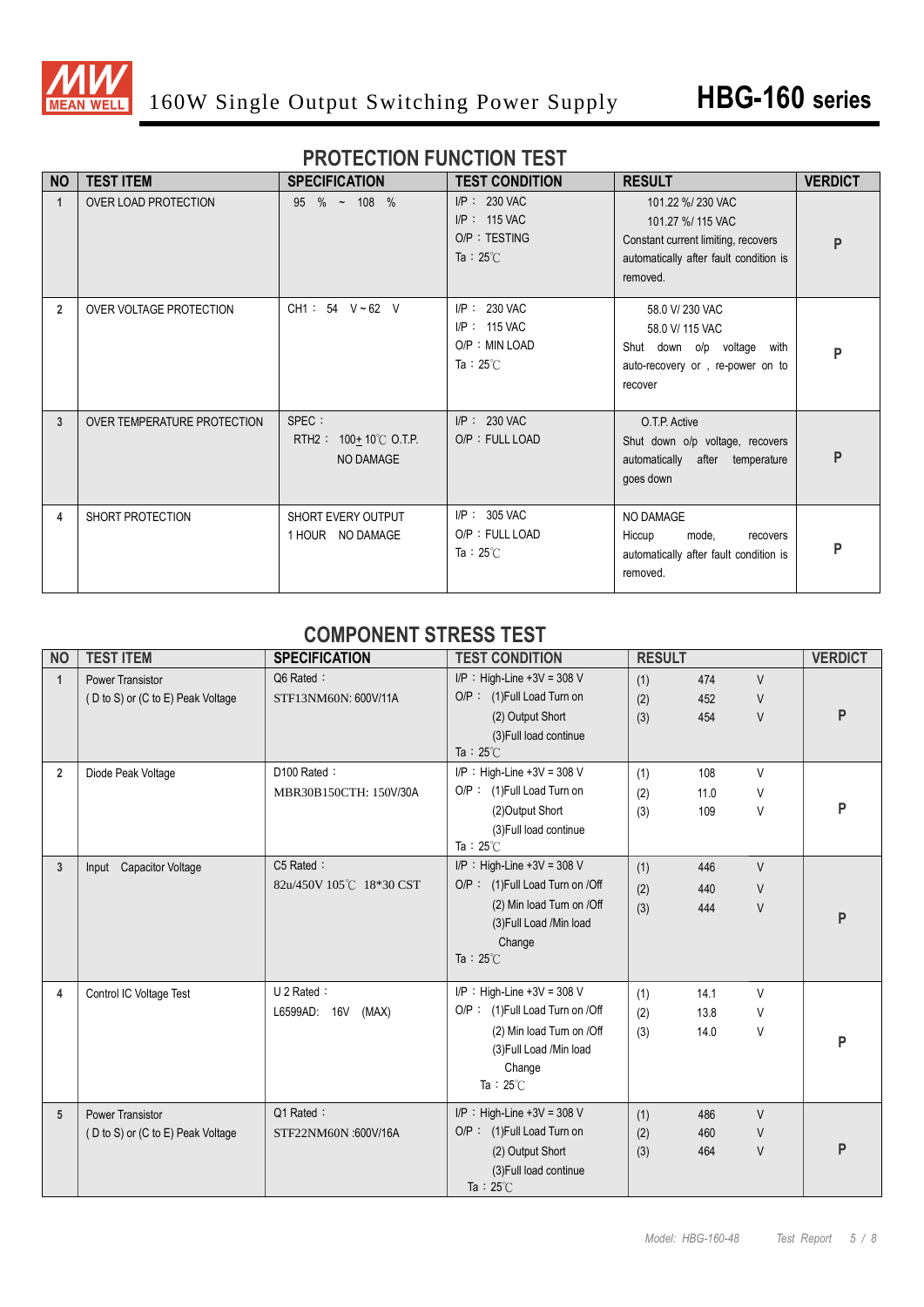

# **SAFETY & E.M.C. TEST**

| <b>SAFETY TEST</b> |                             |                                                                                                 |                                                                                                      |                                                      |                                           |                |  |
|--------------------|-----------------------------|-------------------------------------------------------------------------------------------------|------------------------------------------------------------------------------------------------------|------------------------------------------------------|-------------------------------------------|----------------|--|
| <b>NO</b>          | <b>TEST ITEM</b>            | <b>SPECIFICATION</b>                                                                            | <b>TEST CONDITION</b>                                                                                | <b>RESULT</b>                                        |                                           | <b>VERDICT</b> |  |
|                    | WITHSTAND VOLTAGE           | $I/P$ -O/P: 3.75 KVAC/min<br>$I/P-FG: 1.88$ KVAC/min<br>$O/P$ -FG : 0.5 KVAC/min                | $I/P$ -O/P : 4 KVAC/min<br>$I/P-FG: 2.26$ KVAC/min<br>$O/P-FG: 0.6$ KVAC/min<br>Ta: $25^{\circ}$ C   | $I/P-O/P$ :<br>$I/P-FG$ :<br>$O/P-FG$ :<br>NO DAMAGE | 2.966<br>mA<br>mA<br>2.816<br>3.653<br>mA | P              |  |
| $\overline{2}$     | <b>ISOLATION RESISTANCE</b> | $I/P$ -O/P: 500VDC>100M $\Omega$<br>I/P-FG: $500VDC>100M\Omega$<br>$O/P-FG : 500VDC>100M\Omega$ | $I/P-O/P$ :<br>500 VDC<br>$I/P-FG$ :<br>500 VDC<br>$O/P-FG$ :<br>500 VDC<br>Ta: $25^{\circ}$ C/70%RH | $I/P-O/P$ :<br>$I/P-FG$ :<br>$O/P-FG$ :<br>NO DAMAGE | MΩ<br>>9999<br>MΩ<br>>9999<br>MΩ<br>>9999 | P              |  |
| 3                  | <b>GROUNDING CONTINUITY</b> | FG(PE) TO CHASSIS<br>OR TRACE < $100 \text{ m}\Omega$                                           | 40A/2min<br>Ta: 25℃ / 70%RH                                                                          | 23                                                   | $m\Omega$                                 | P              |  |

#### **E.M.C TEST**

| <b>NO</b>      | <b>TEST ITEM</b>                               | <b>SPECIFICATION</b>                                          | <b>TEST CONDITION</b>                                                      | <b>RESULT</b>                        | <b>VERDICT</b> |
|----------------|------------------------------------------------|---------------------------------------------------------------|----------------------------------------------------------------------------|--------------------------------------|----------------|
| $\mathbf{1}$   | <b>HARMONIC</b>                                | EN61000-3-2<br>CLASS C                                        | I/P:220VAC/230VAC/240VAC50HZ<br>O/P:100%,75%,60%LOAD<br>Ta: $25^{\circ}$ C | <b>PASS</b>                          | P              |
| $\overline{2}$ | <b>CONDUCTION</b>                              | EN55015                                                       | I/P: 230 VAC (50HZ)/115V[60HZ]<br>O/P:FULL/65% LOAD<br>Ta: $25^{\circ}$ C  | <b>PASS</b><br>Test by certified Lab | P              |
| 3 <sup>1</sup> | <b>RADIATION</b>                               | EN55015                                                       | I/P: 230 VAC (50HZ)/115V[60HZ]<br>O/P: FULL/65% LOAD<br>Ta: $25^{\circ}$ C | <b>PASS</b><br>Test by certified Lab | P              |
| $\overline{4}$ | E.S.D                                          | EN61000-4-2<br><b>LIGHT INDUSTRY</b><br>AIR:8KV / Contact:4KV | I/P: 230 VAC/50HZ<br>O/P:FULL LOAD<br>Ta: $25^{\circ}$ C                   | CRITERIA A                           | P              |
| 5              | E.F.T                                          | EN61000-4-4<br><b>LIGHT INDUSTRY</b><br><b>INPUT: 1KV</b>     | I/P: 230 VAC/50HZ<br>O/P:FULL LOAD<br>Ta: $25^{\circ}$ C                   | CRITERIA A                           | P              |
| 6              | <b>SURGE</b>                                   | IEC61000-4-5<br><b>INDUSTRY</b><br>$L-N:2KV$<br>L,N-PE:4KKV   | I/P: 230 VAC/50HZ<br>O/P:FULL LOAD<br>Ta: $25^{\circ}$ C                   | CRITERIA A                           | P              |
| $\overline{7}$ | Test by certified Lab $\&$ Test Report Prepare |                                                               |                                                                            |                                      |                |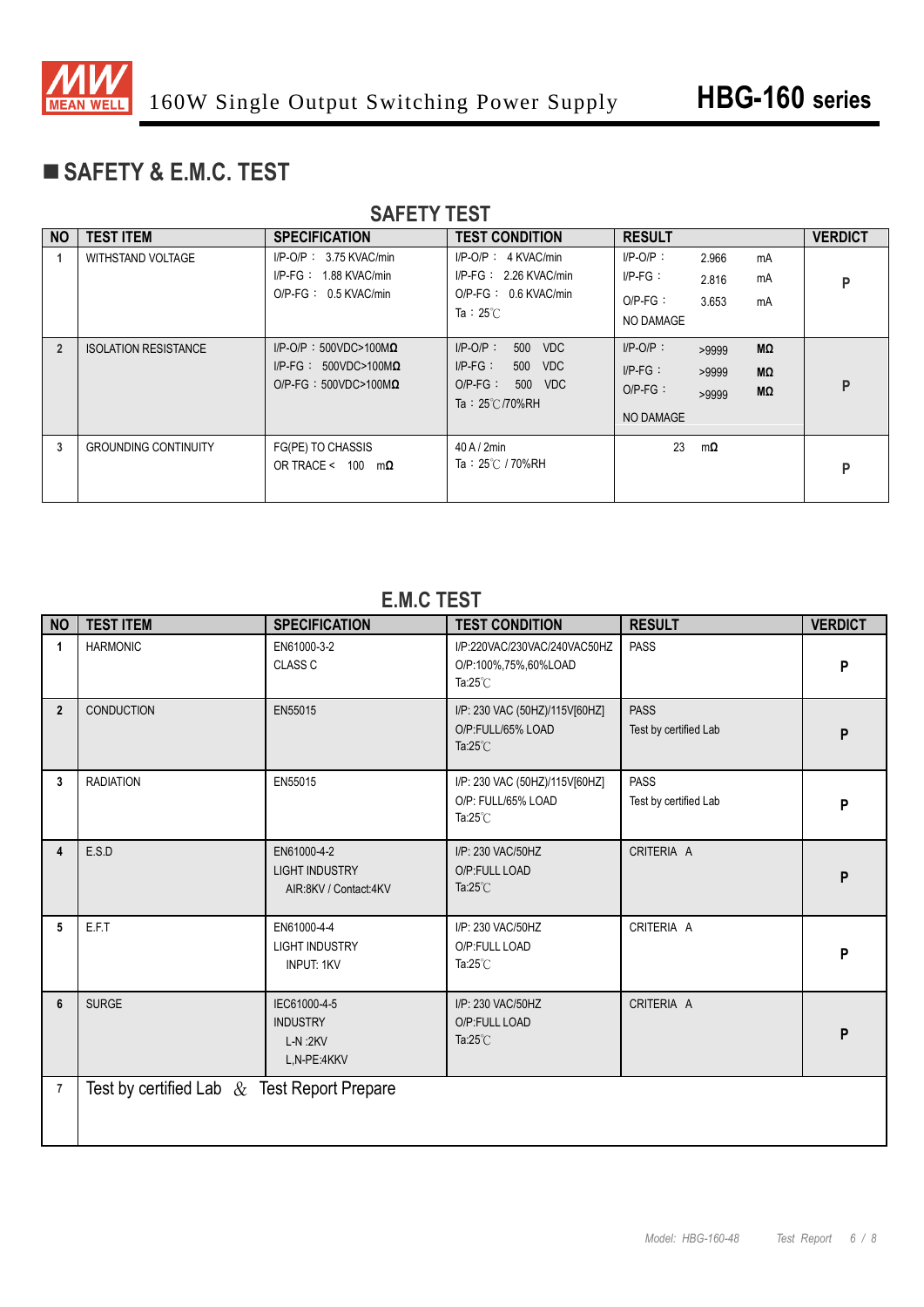

# **RELIABILITY TEST**

#### **ENVIRONMENT TEST**

| <b>NO</b>       | <b>TEST ITEM</b>         | <b>SPECIFICATION</b>             |                                                                              | <b>TEST CONDITION</b>                                | <b>RESULT</b>              |                       | <b>VERDICT</b> |
|-----------------|--------------------------|----------------------------------|------------------------------------------------------------------------------|------------------------------------------------------|----------------------------|-----------------------|----------------|
| $\mathbf{1}$    | TEMPERATURE RISE TEST    | MODEL: HBG-160-60                |                                                                              |                                                      |                            |                       |                |
|                 |                          |                                  | 1. ROOM AMBIENT BURN-IN: 2.5 HRS                                             |                                                      |                            |                       |                |
|                 |                          |                                  |                                                                              | $I/P$ : 230VAC O/P : 95% LOAD Ta=24.1 °C             |                            |                       |                |
|                 |                          | 2. HIGH AMBIENT BURN-IN: 3.5 HRS |                                                                              |                                                      |                            |                       |                |
|                 |                          |                                  |                                                                              | I/P: 230VAC O/P: 95% LOAD Ta=57.7 °C                 |                            |                       |                |
|                 |                          |                                  |                                                                              |                                                      |                            |                       |                |
|                 |                          |                                  |                                                                              |                                                      | ROOM AMBIENT HIGH AMBIENT  |                       |                |
|                 |                          | NO                               | Position                                                                     | P/N                                                  | Ta= 24.1 $^{\circ}$ C      | Ta= 57.7 $^{\circ}$ C |                |
|                 |                          | $\mathbf{1}$                     | RTH <sub>1</sub>                                                             | NTC 4A 5Ω 20%                                        | $58.5^{\circ}$ C           | 89.9°C                |                |
|                 |                          | 2                                | LF1                                                                          | TR953-R1                                             | 46.9°C                     | 78.4°C                |                |
|                 |                          | 3                                | LF <sub>2</sub>                                                              | TR948-R5                                             | 49.6°C                     | $81.9^{\circ}$        |                |
|                 |                          | $\overline{4}$                   | BD <sub>1</sub>                                                              | <b>GBU608</b>                                        | $53.3^{\circ}$ C           | 85.2°C                |                |
|                 |                          | 5<br>6                           | Q <sub>1</sub><br>D <sub>5</sub>                                             | STF22NM60N<br><b>YG971S6R</b>                        | 57.7°C                     | 89.0°C<br>92.8°C      |                |
|                 |                          | $\overline{7}$                   | R <sub>8</sub>                                                               | R/NW 2W 0.062 $\Omega$ 5%                            | 59.4°C<br>$55.6^{\circ}$ C | $89.5^{\circ}$ C      |                |
|                 |                          | 8                                | C <sub>5</sub>                                                               | C/E 82u/450V                                         | $55.1^{\circ}$             | 88.9°C                | P              |
|                 |                          | 9                                | U1                                                                           | <b>NCP1608B</b>                                      | 53.0°C                     | 85.4°C                |                |
|                 |                          | 10                               | C38                                                                          | C/E 100u/25V                                         | 49.2°C                     | 81.8°C                |                |
|                 |                          | 11                               | U <sub>2</sub>                                                               | L6599ATD                                             | $51.5^{\circ}$ C           | $85.1^{\circ}$        |                |
|                 |                          | 12                               | C61                                                                          | C/E 47u/25V YXM                                      | 54.9°C                     | 88.0°C                |                |
|                 |                          | 13                               | RTH <sub>2</sub>                                                             | NTC 330K $\Omega$                                    | 50.4°C                     | 83.6°C                |                |
|                 |                          | 14                               | Q5                                                                           | STF13NM60N                                           | 57.0°C                     | 89.7°C                |                |
|                 |                          | 15                               | Q <sub>6</sub>                                                               | STF13NM60N                                           | $57.7^{\circ}$ C           | 91.2°C                |                |
|                 |                          | 16                               | T1                                                                           | TF6524                                               | 60.7°C                     | $93.1^{\circ}$        |                |
|                 |                          | 17                               | C103                                                                         | 220uF/80V ZLH                                        | 46.5°C                     | 79.9°C                |                |
|                 |                          | 18                               | LF100<br>C110                                                                | TR884-R4<br>C/E 47u/100V ZLH                         | 47.6°C                     | 79.8°C<br>79.8°C      |                |
|                 |                          | 19<br>20                         | D <sub>100</sub>                                                             | MBR30U150CTH                                         | 46.6°C<br>$61.6^{\circ}$ C | $95.1^{\circ}$        |                |
|                 |                          | 21                               | D <sub>101</sub>                                                             | MBR30U150CTH                                         | $61.1^{\circ}$ C           | 94.5°C                |                |
|                 |                          |                                  |                                                                              |                                                      |                            |                       |                |
| $\mathbf{2}$    | LOW TEMPERATURE          | TURN ON AFTER 2 HOUR             |                                                                              | I/P: 305VAC/100VAC                                   | TEST: OK                   |                       |                |
|                 | TURN ON TEST             |                                  |                                                                              | O/P: 95 % LOAD                                       |                            |                       |                |
|                 |                          |                                  |                                                                              | Ta= $-40/-30^{\circ}$ C                              |                            |                       | P              |
|                 |                          |                                  |                                                                              |                                                      |                            |                       |                |
|                 |                          |                                  |                                                                              |                                                      |                            |                       |                |
| 3               | <b>HIGH HUMIDITY</b>     | AFTER 12 HOURS                   |                                                                              | $I/P$ : 305 VAC                                      | TEST: OK                   |                       |                |
|                 | <b>HIGH TEMPERATURE</b>  | IN CHAMBER ON                    |                                                                              | $O/P: 95\%$ LOAD                                     |                            |                       |                |
|                 | <b>HIGH VOLTAGE</b>      | CONTROL 50 °C                    |                                                                              | Ta=60 $^{\circ}$ C                                   |                            |                       | P              |
|                 | TURN ON TEST             | NO DAMAGE                        |                                                                              | HUMIDITY= 95 %R.H                                    |                            |                       |                |
| 4               | TEMPERATURE              | $\pm$ 0.03 %(0~50°C)             |                                                                              | I/P: 230 VAC                                         |                            | $+0.005\%$ (0~50°C)   |                |
|                 | <b>COEFFICIENT</b>       |                                  |                                                                              | O/P: 95% LOAD                                        |                            |                       |                |
|                 |                          |                                  |                                                                              |                                                      |                            |                       | P              |
|                 |                          |                                  |                                                                              |                                                      |                            |                       |                |
|                 |                          |                                  |                                                                              |                                                      |                            |                       |                |
| $5\overline{)}$ | STORAGE TEMPERATURE TEST |                                  | 1. Thermal shock Temperature: $-45^{\circ}\text{C} \sim +85^{\circ}\text{C}$ |                                                      | OK                         |                       |                |
|                 |                          |                                  | 2. Temperature change rate $:25^{\circ}\text{C}$ / MIN                       |                                                      |                            |                       |                |
|                 |                          |                                  |                                                                              | 3. Dwell time low and high temperature : 30 MIN/EACH |                            |                       | P              |
|                 |                          |                                  | 4. Total test cycle: 5 CYCLE                                                 |                                                      |                            |                       |                |
|                 |                          |                                  | 5. Input/Output condition: STATIC                                            |                                                      |                            |                       |                |
|                 |                          |                                  |                                                                              |                                                      |                            |                       |                |